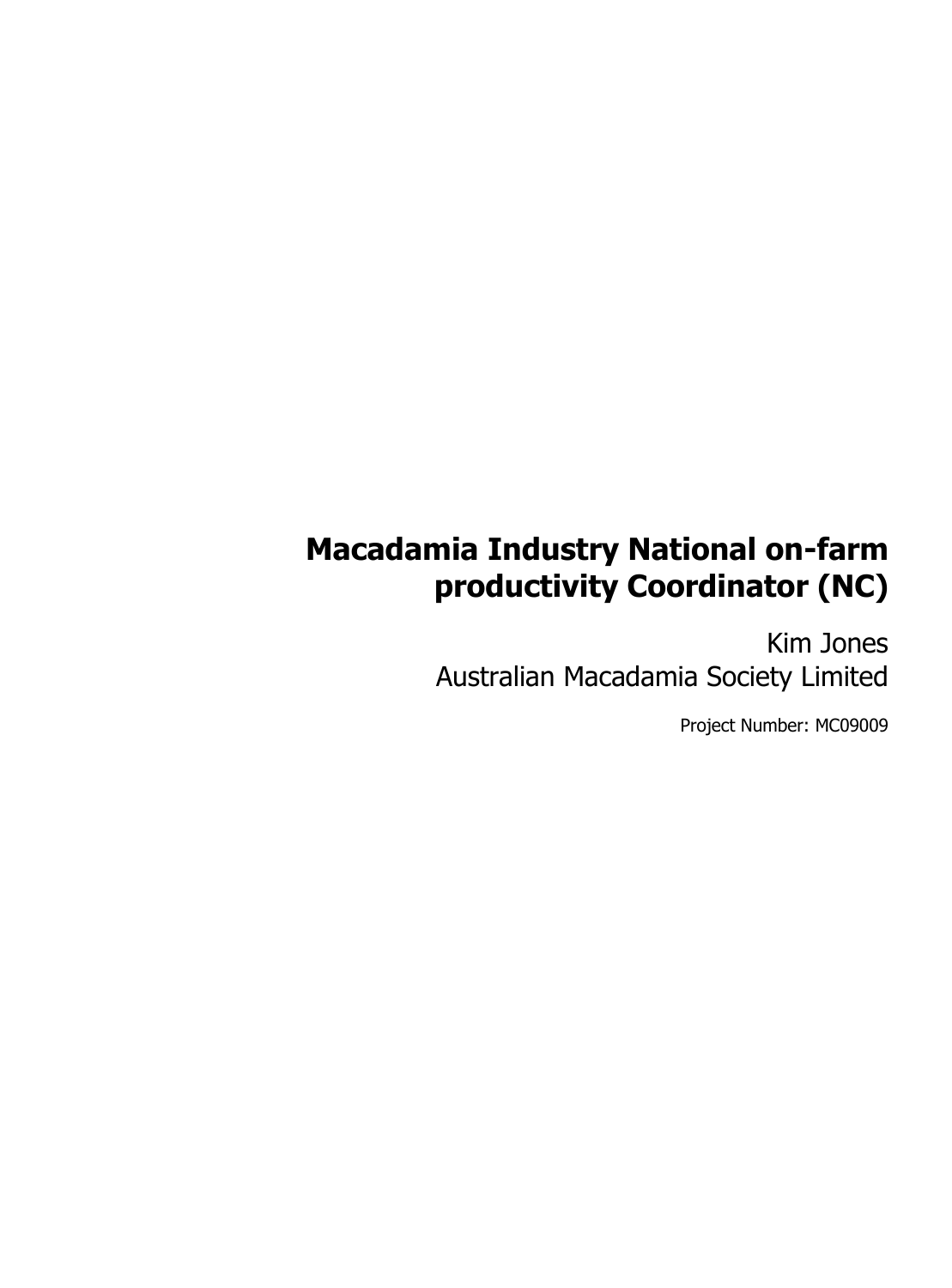#### **MC09009**

This report is published by Horticulture Australia Ltd to pass on information concerning horticultural research and development undertaken for the macadamia industry.

The research contained in this report was funded by Horticulture Australia Ltd with the financial support of the macadamia industry.

All expressions of opinion are not to be regarded as expressing the opinion of Horticulture Australia Ltd or any authority of the Australian Government.

The Company and the Australian Government accept no responsibility for any of the opinions or the accuracy of the information contained in this report and readers should rely upon their own enquiries in making decisions concerning their own interests.

ISBN 0 7341 2416 3

Published and distributed by: Horticulture Australia Ltd Level 7 179 Elizabeth Street Sydney NSW 2000 Telephone: (02) 8295 2300 Fax: (02) 8295 2399

© Copyright 2010



Know-how for Horticulture™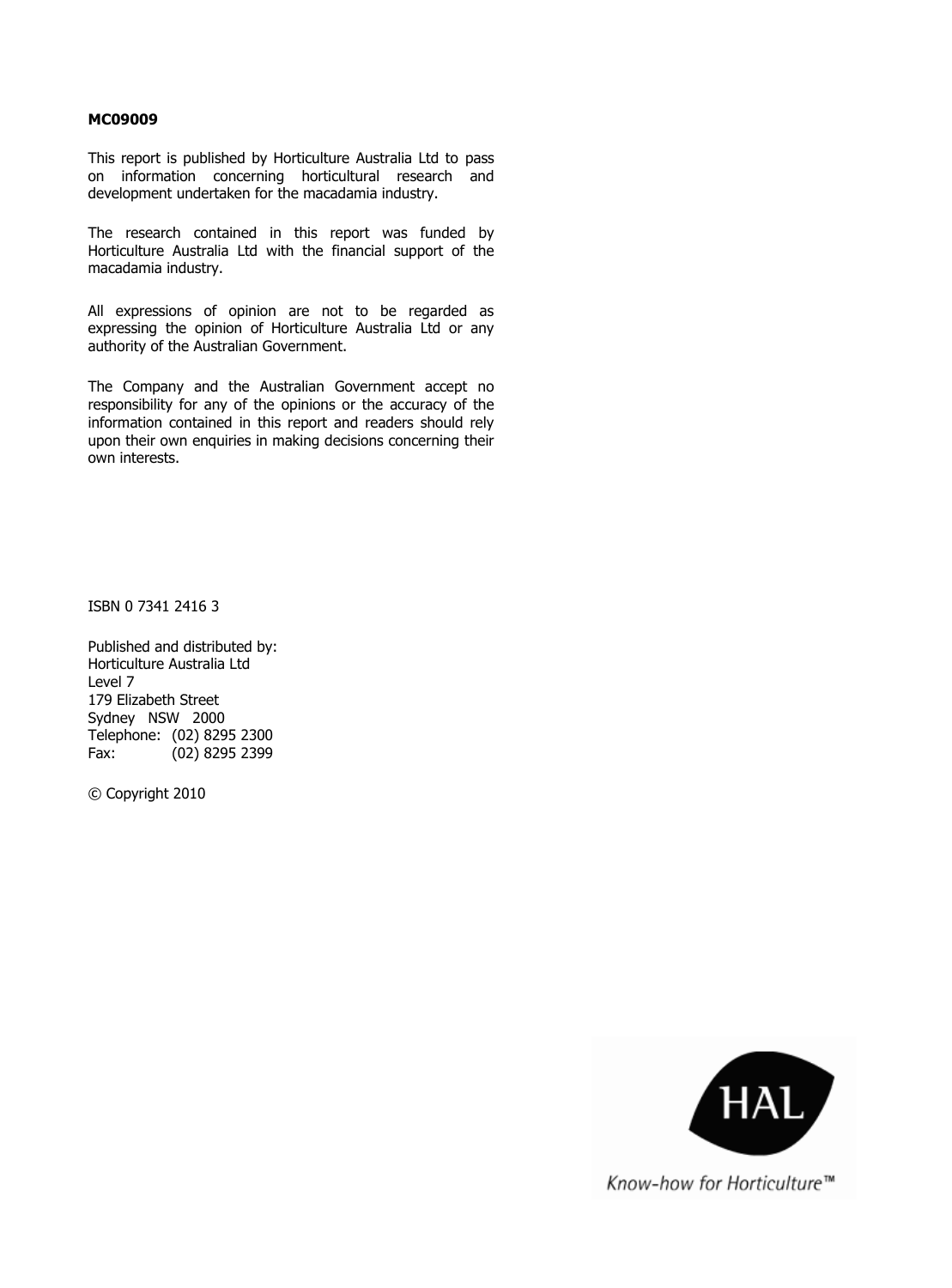Horticulture Australia Limited project No: MC09009

# **National on-farm productivity**

# **Coordinator**

**Kim Jones**

**Final report** 

**AUGUST 2010**





1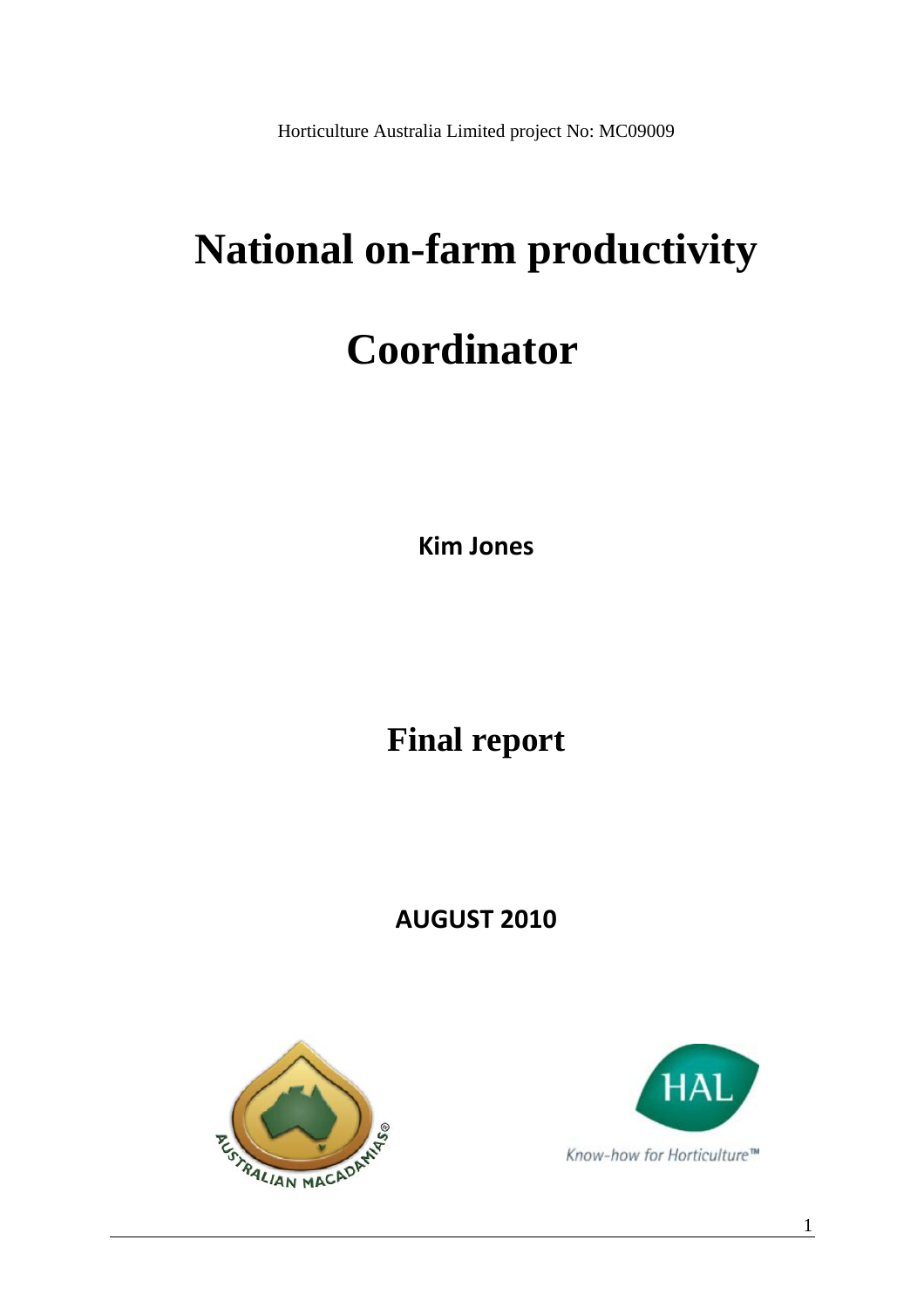#### *Project Details*

| Project title:             | National On-farm Productivity Coordinator |
|----------------------------|-------------------------------------------|
| <b>HAL reference:</b>      | MC009009                                  |
|                            |                                           |
| Organisation:              | Australian Macadamia Society              |
| <b>Postal Address:</b>     | 1/113 Dawson Street                       |
|                            | Lismore NSW 2800                          |
| Administrative contact:    | Michelle Lancaster                        |
|                            | Finance & Administration Manager          |
|                            | Australian Macadamia Society              |
|                            | Phone: 02 6622 4933 Fax: 02 6622 4932     |
|                            |                                           |
| <b>Chief Investigator:</b> | Mr Kim Jones                              |
| <b>Address:</b>            | Formerly:                                 |
|                            | Australian Macadamia Society              |
|                            | 1/113 Dawson Street                       |
|                            | Lismore NSW 2800                          |
|                            | Phone: 02 6622 4933 Fax: 02 6622 4932     |
|                            |                                           |

**Objectives of project**: Improved on‐farm efficiencies and quality through higher adoption rates of research recommendations. The general level of knowledge within the macadamia industry will improve through facilitation of communication and provision of training courses, seminars, workshops, and field days. The latest information will be made available and distributed to the industry in an efficient manner.

| <b>Commencement date:</b>      | 1 August 2009  |
|--------------------------------|----------------|
| <b>Completion date:</b>        | 30 June 2010   |
| <b>Report completion date:</b> | 20 August 2010 |

**Financial support:** The Australian Macadamia Industry Levy, The Australian Macadamia Society and Horticulture Australia Ltd.

**Disclaimer:** Any recommendations contained in this publication do not necessarily represent current Horticulture Australia policy. No person should act on the basis of the contents of this publication, whether as to matters of fact or opinion or other content, without first obtaining specific, independent professional advice of the matters set out in this publication.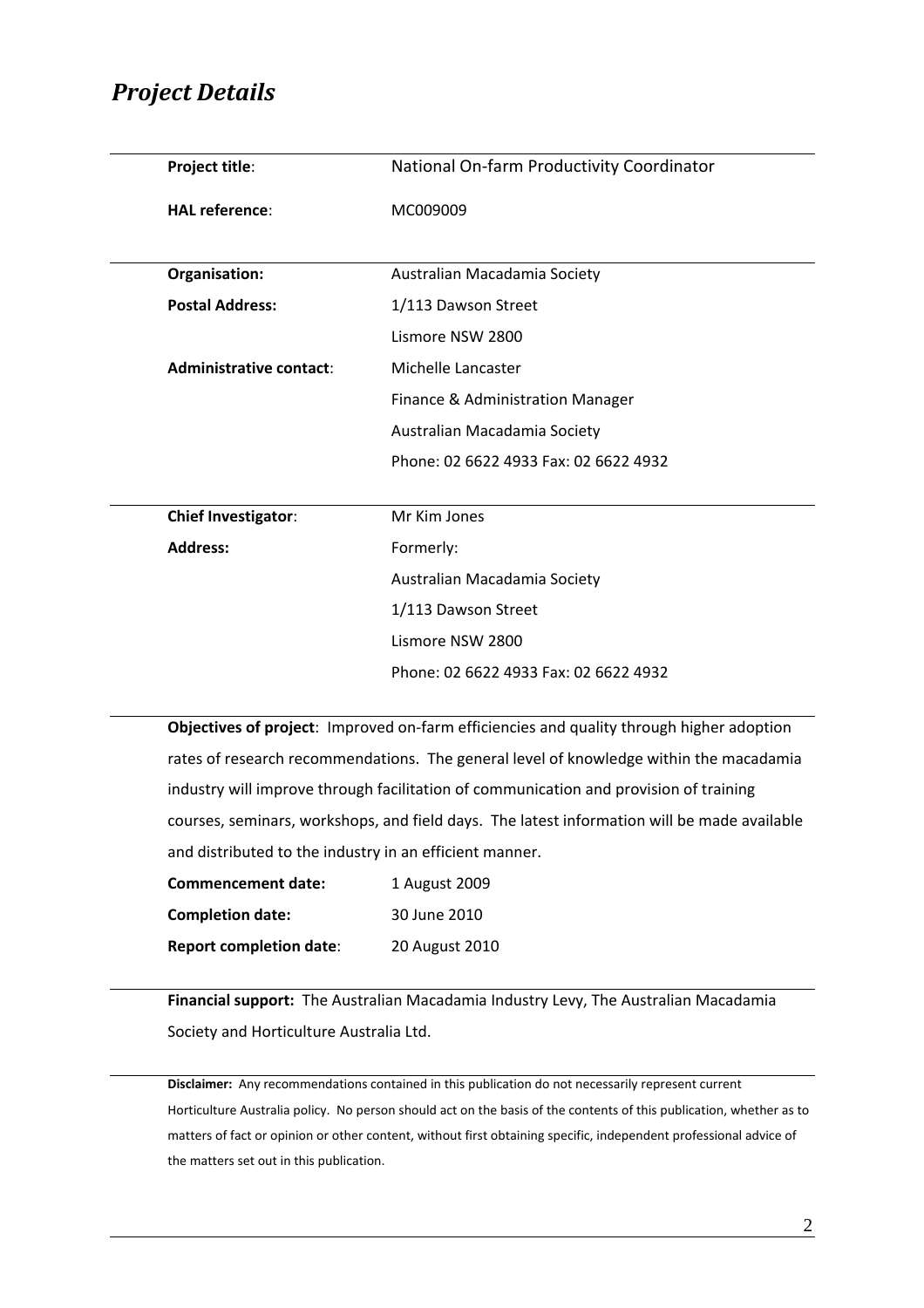# **Table of Contents**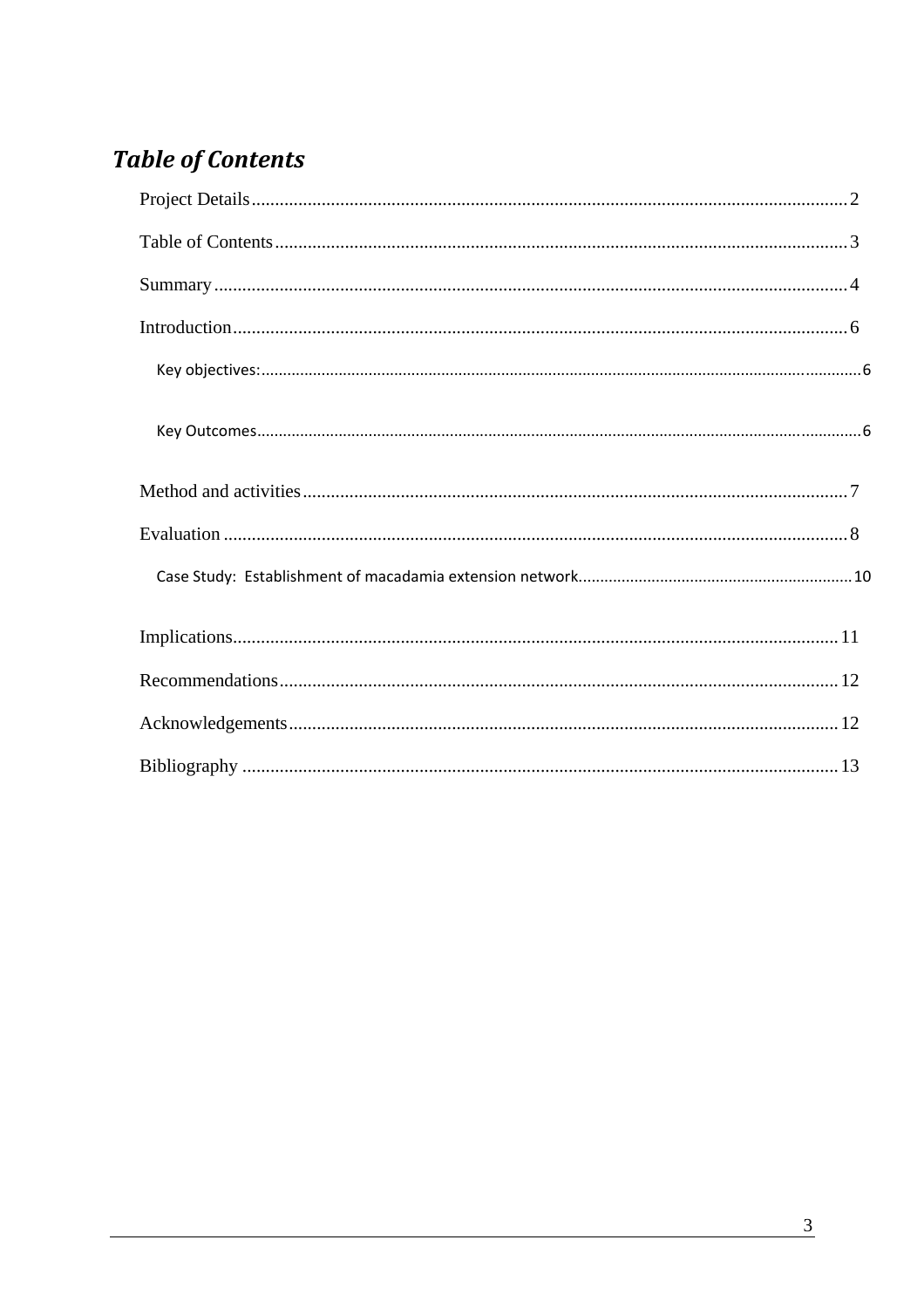# *Summary*

This report details the role of the National On-farm Productivity Coordinator (NPC) in facilitating change in the macadamia industry. The NPC facilitates adoption of the outcomes from R&D projects with the aim of improving profitability and sustainability for the macadamia industry. The NPC is also responsible for developing and maintaining the Research & Development (R&D) program by facilitating R&D planning workshops and providing technical advice and guidance to the R&D committee and assisting and guiding researchers in project development. Through the NPC project, strong networking has been established within the pool of researchers engaged in macadamia research and many successful collaborative projects have been developed. The NPC is also responsible for maintaining other professional networks, for example the pest scouts and consultants network, the macadamia industry extension network, processor networks and international networks.

Technology transfer strategies used in the macadamia industry are based on the industry Communication plan (Baker 2000).

Products used to aid extension and adoption include:

- **The AMS News Bulletin**; produced every two months and mailed to all AMS members
- **The AMS website**; holds the industry reference database making information available in a searchable format 24 hours per day
- **The AMS E newsletter**; a monthly newsletter emailed to all AMS members and others who elect to receive it.
- **MacGroups**; are grower discussion groups where industry issues and research results can be discussed in a friendly environment
- **MacMan Best Practice groups;** data based comparative analysis groups organised on a regional basis
- **Field days**; held on a regular basis
- **AMS Annual general meeting and technical conference**; showcases the R&D and marketing programs to the industry
- **Numerous short courses and training;** depending on demand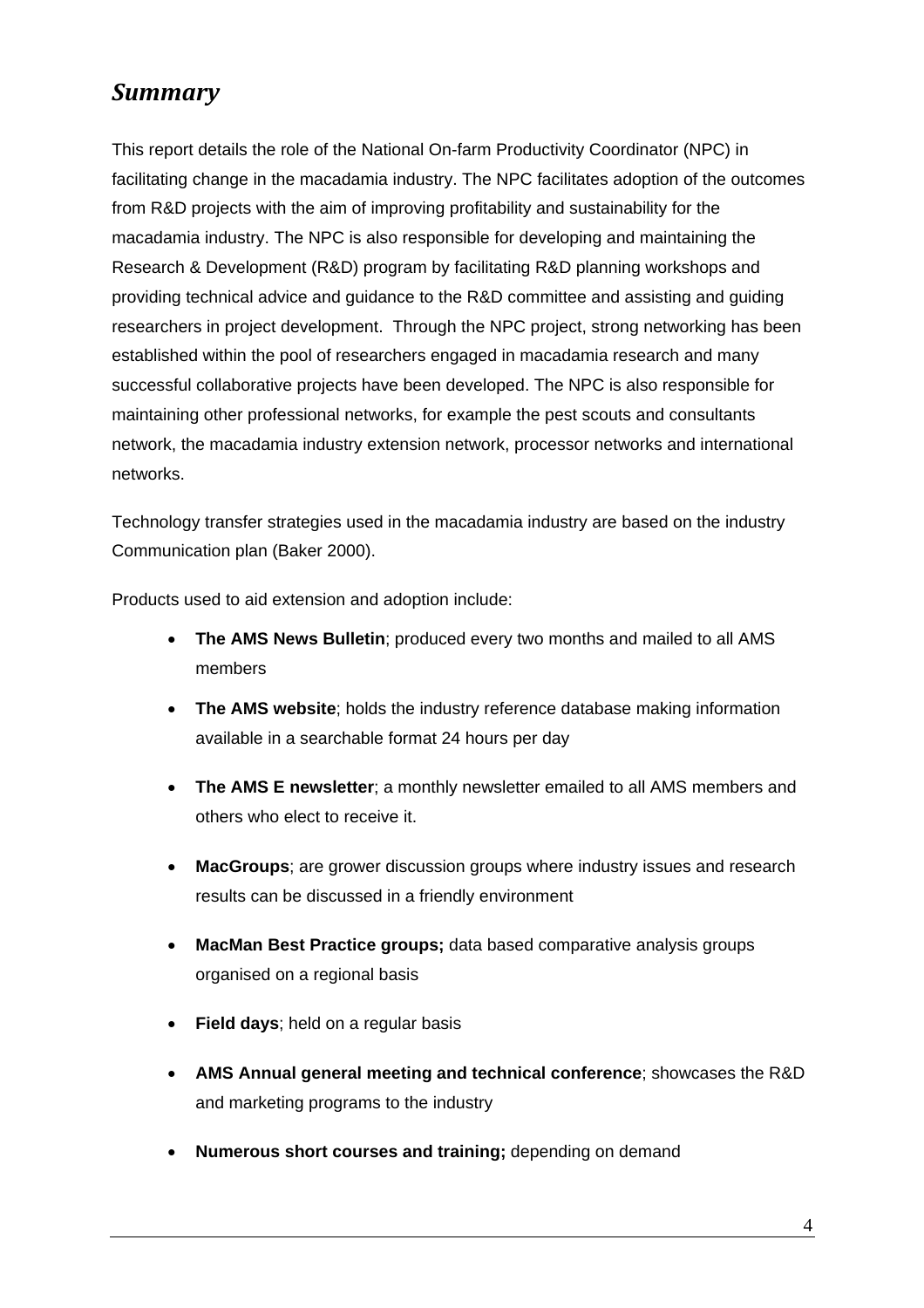• **DVD's**; detailing the practical use of research outcomes with testimonials and case study from early adopters.

Processes have been developed to ensure that the grower's levies, matched with commonwealth funding through HAL, are used in the most efficient manner. Regular consultation with AMS members occurs at various levels including discussions with growers at MacGroups, with pest scouts and consultants with processors at various levels including quality managers, grower liaison/field officers and CEO's, and researchers through industry steering groups where progress and future directions of projects are discussed.

As a direct result of the NPC project the AMS is viewed by industry stakeholders as the primary source of information, including agronomic advice, financial information, industry prospects, investment potential, etc.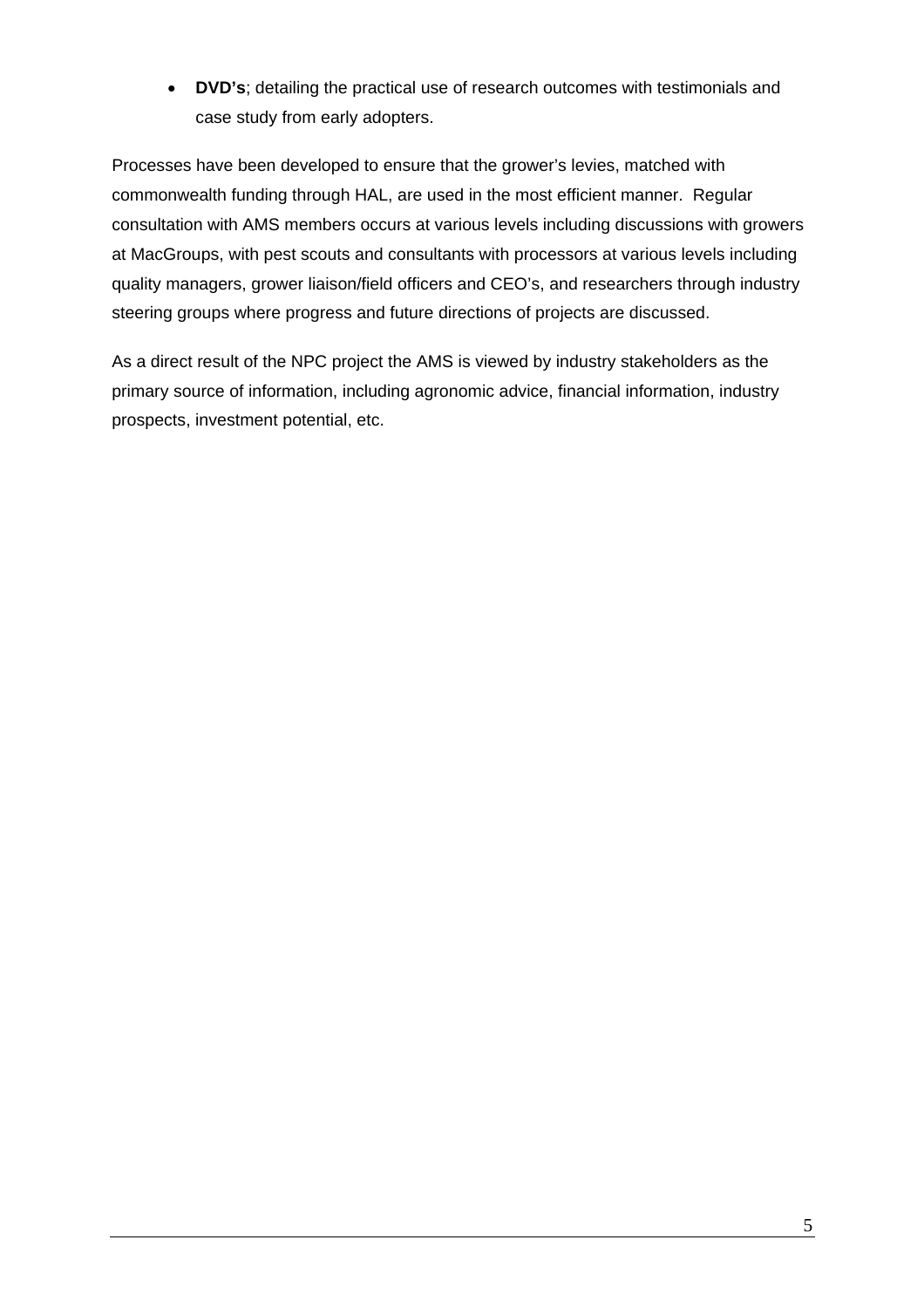# *Introduction*

The primary role of the National On-farm Productivity Coordinator (NPC) is to facilitate change in order to improve productivity, profitability and sustainability of the macadamia industry. The NPC identifies and prioritises the information to be communicated, as well as identifying the most appropriate channels of distribution for that information. The NPC also assists with identifying gaps in knowledge and facilitates the development of that knowledge through R&D and adoption and commercialisation strategies.

#### *Key objectives:*

Develop and lead programs that:

- Facilitate on-farm changes in management and production systems
- Enhance information and technical expertise within the macadamia industry
- Raise grower awareness of industry issues and R&D priorities
- Provide technical advice to industry
- Assist with the implementation of Best Management Practice
- Support industry partnerships and capacity building
- Facilitate the development of the industry R&D program

#### *Key Outcomes*

- Improved farm productivity and profitability
- Improved macadamia quality
- Improved industry skills, knowledge and services
- Adoption of research recommendations, on-farm and in factories
- An efficient R&D program that addresses macadamia industry strategic objectives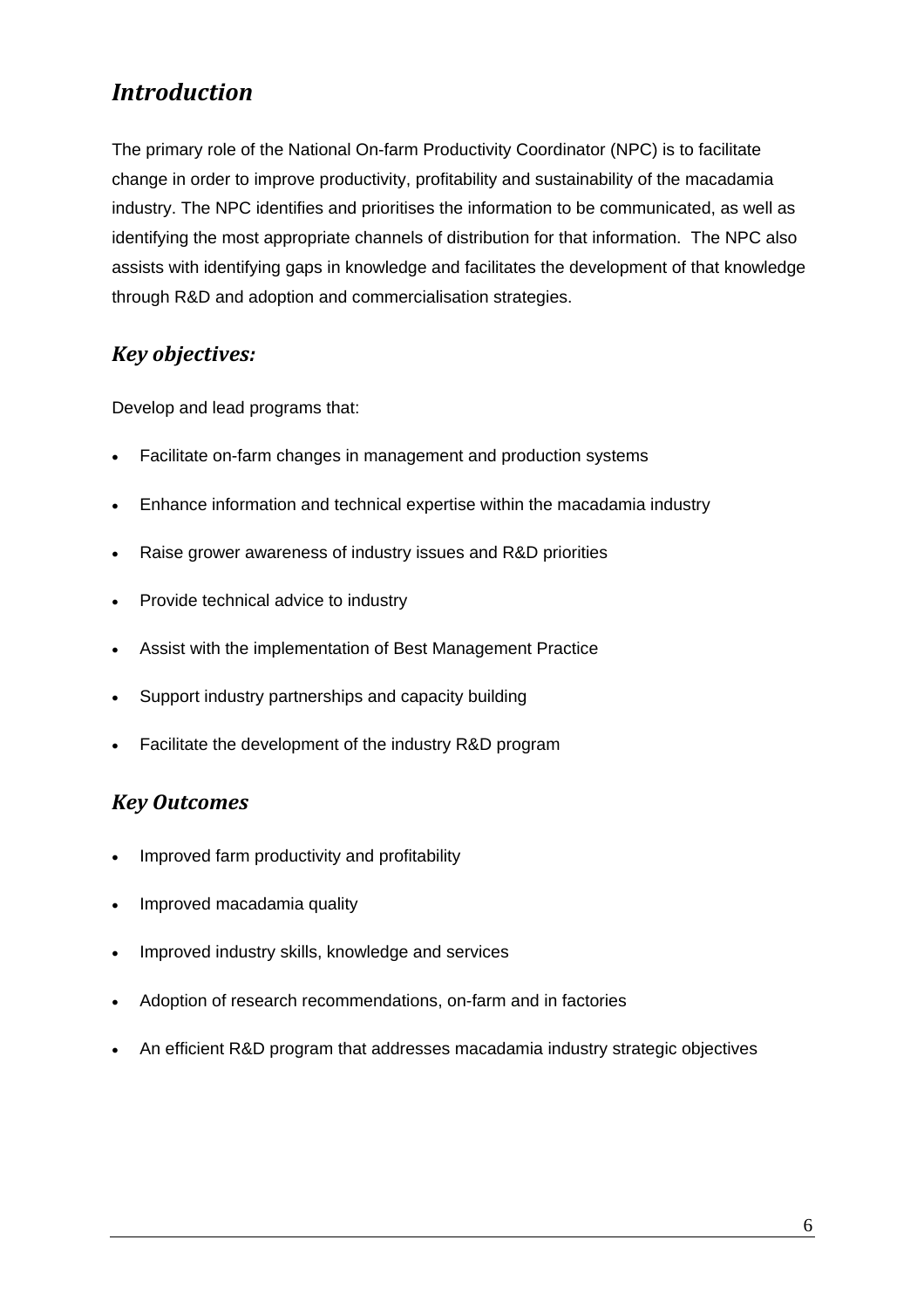## *Method and activities*

There are several areas where the strategic development of communication links has assisted the industry. These have been underpinned by taking a whole of industry approach that involves processors, researchers and other support services such as pest scouts and consultants. The NPC facilitated the formation of a macadamia extension network that included processor field officers, departmental extension officers, TAFE teachers and consultants.

The NPC assists the Australian macadamia industry to be proactive when facing challenges, such as increasing restrictions on chemical use. The uncertainty of the availability of chemicals for future use in our industry makes it imperative that a strategic review of chemical use is conducted. Many of the chemicals used in the macadamia industry are older chemical formulations and are either under review or planned for review by the APVMA (Australian Pesticides and Veterinary Medicines Authority). It is also highly likely that Endosulfan will be withdrawn from market within a few years. The NPC arranged for Peter Dal Santo (Agaware Consulting Pty Ltd) to attend the annual pest scouts and consultants meeting and to conduct a strategic review of the chemicals used by the macadamia industry. The NPC distributed the relevant information before the meeting and coordinated responses and follow up actions. A draft confidential report has been produced and is currently being reviewed by the industry contributors.

The NPC organised, and lead, a study tour to the 4<sup>th</sup> International Macadamia Symposium in South Africa in September 2009. Seventeen participants, covering all sectors of the Australian industry including, farm management, nursery production, pest control and pest research, post harvest, processing, marketing, research and extension, travelled to South Africa to attend the 4<sup>th</sup> International Macadamia Symposium and conduct a study tour of the industry. The balance achieved in the team structure meant that maximum benefit was achieved for the Australian Industry. Numerous papers written by the team members were published in the AMS News Bulletin and team members also presented at the AMS Annual conference in Bundaberg and at regional MacGroups.

The NPC organised and chaired the bi-annual science seminar held in June 2009 at Brisbane technology Park. The science seminar day is an opportunity for researchers to forge links between projects and stay informed about the comprehensive macadamia R&D program funded through HAL and industry levies. About 50 researchers and industry leaders attended the seminar day and heard 16 short presentations from researchers and participated in discussions on industry R&D priorities and directions.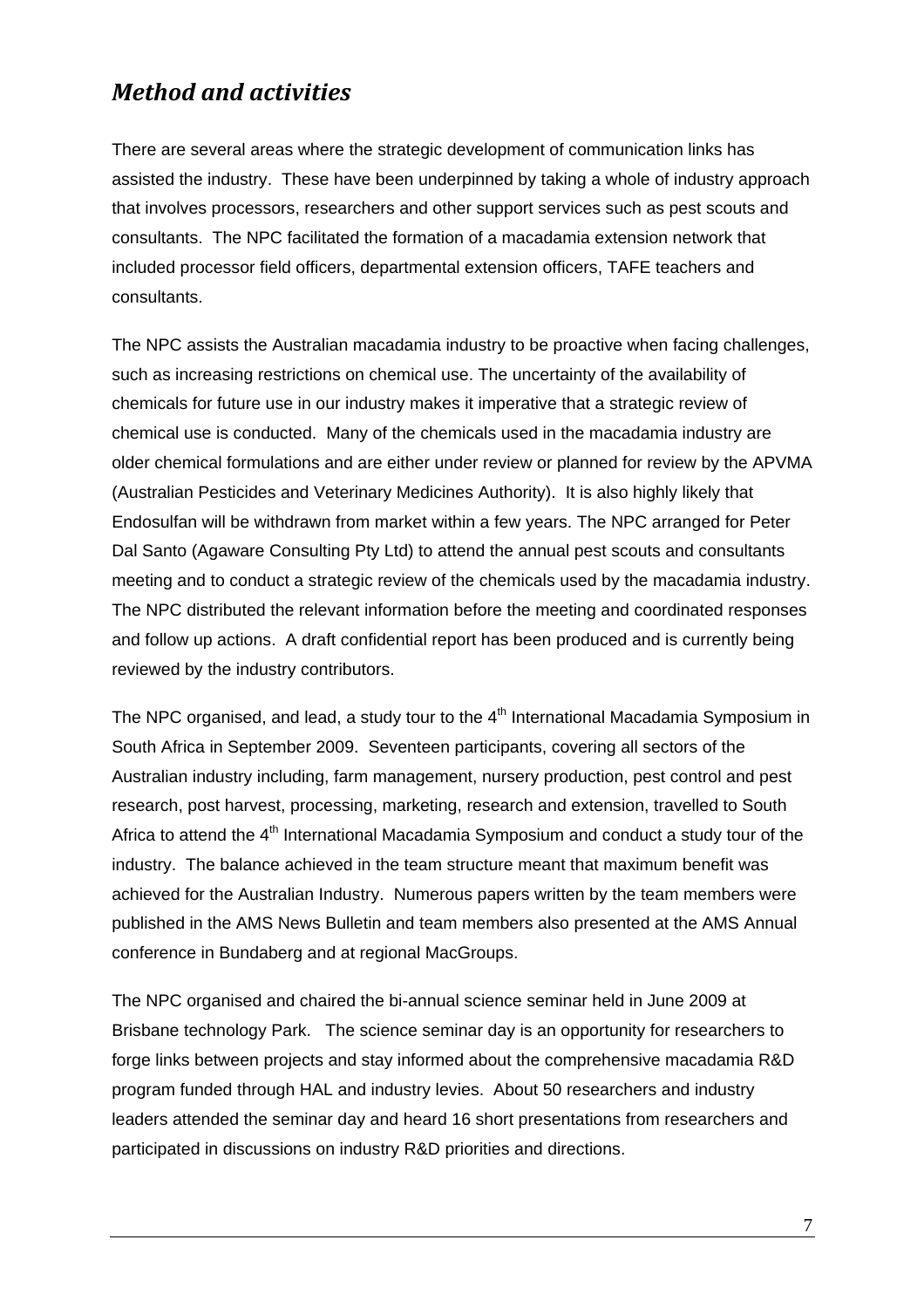The NPC also plays a major role in establishing the technical program for the Annual Industry Conference. Based on grower feedback the format and structure of the conference has evolved significantly over the years. The preferred format is now a combination of plenary sessions and concurrent workshops. The concurrent workshops are aimed at delivering practical advice for farmers. At each workshop we endeavour to have the most recent research recommendations presented, backed up by a leading grower describing how they have implemented the recommendations and the benefit they receive. The 2009 conference was held in Bundaberg. The program included traditional plenary sessions, concurrent workshops and, for the first time, a conference in the field, where practical demonstrations were provided. The conference concluded with a bus tour of district farms. Farmers especially appreciated the conference in the field and one remarked, "I have learnt more in one day from this conference in the field than I have at all the other conferences combined". Over 250 delegates attended the conference making it one of the best attended conferences in recent years.

Most macadamia research projects funded through levies have industry steering committees. These steering committees keep the industry fully aware of progress and directions of the research project. Through these steering committees, the industry takes a greater ownership of the research. This leads to more practical outcomes that can, and are, more quickly adopted by stakeholders. The NPC either coordinates these steering committees or attends as a participant. Project steering committees include: the annual crop forecasting steering committee, the Macadamia Industry Varietal Improvement Committee (MIVIC). MacMan steering committee, canopy management steering committee, post harvest and brown centres steering committee.

The AMS conducts specific training sessions to improve adoption of best practice. The NPC arranged for Dorran Bungay, a process engineer from South Africa and recognised world expert in macadamia post harvest, to travel to Australia and conduct training sessions in February 2010. Three one day training sessions were held for growers, one each in Bundaberg, Nambour and Alstonville, and a three day advanced course in Alstonville which was targeted at industry advisors and engineers.

#### *Evaluation*

The NPC project utilises a wide range of media and targeted extension programs in the transfer of technology. The NPC plays a crucial role in the facilitation and implementation of research recommendations that drive production and income benefits to the macadamia industry. The objectives and outcomes of this project are aimed at long-term improvements in productivity and sustainability. It is not possible to determine the effect that this 12-month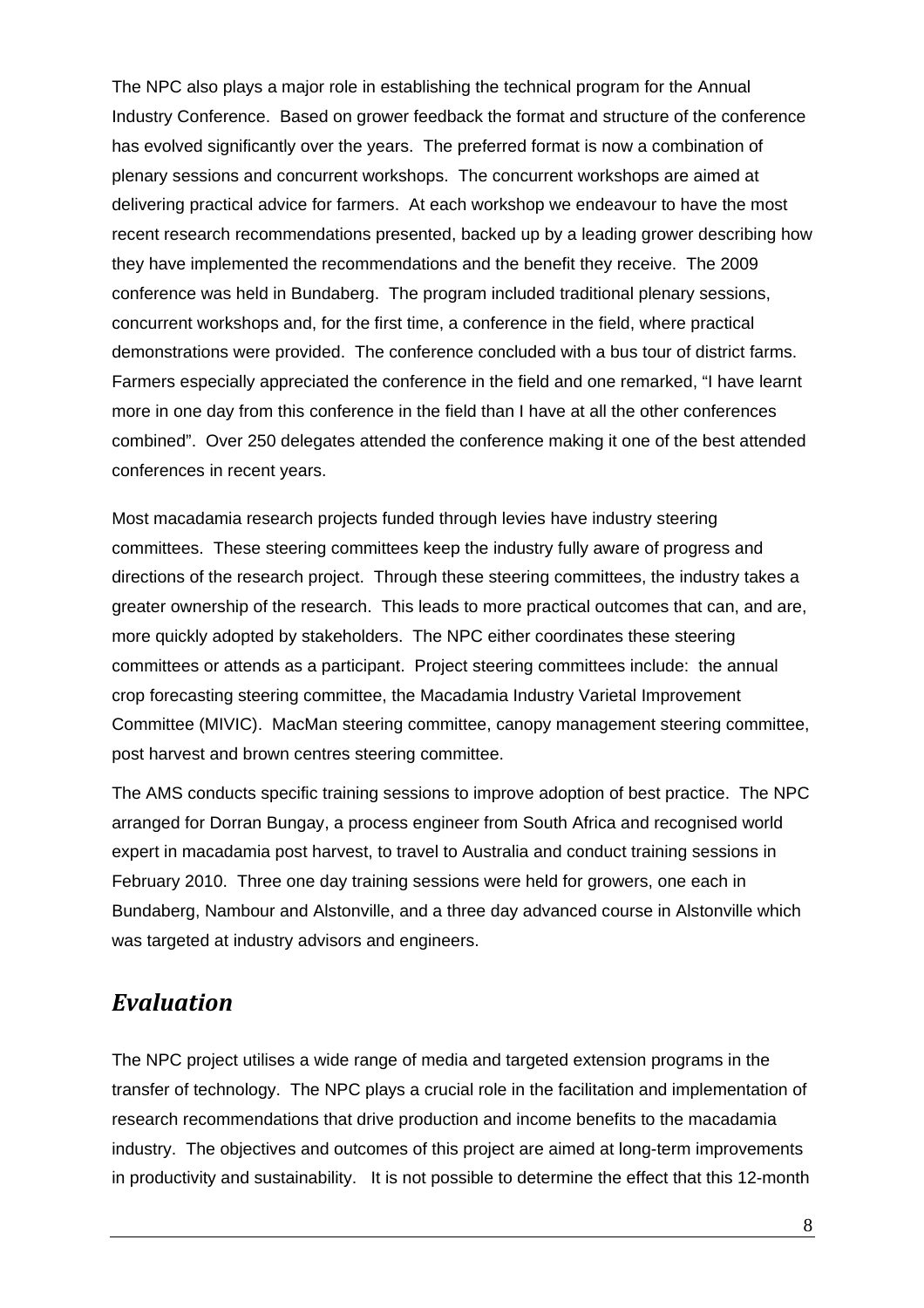project has had in achieving these long-term objectives and out comes, however, there have been specific outputs and achievements over the past 12 months that are measurable performance indicators. These include:

- 1) Fact sheet number 2. Drying Macadamia nut-in shell on Farm. Published by the AMS and widely distributed through the AMS, processors and other members of the macadamia extension network.
- 2) News Bulletin report Silo modifications to improve efficiency and macadamia kernel quality, AMS News Bulletin, March 2010
- 3) Australian Macadamia Video field Day 3<sup>rd</sup> edition
- 4) 100 growers and industry advisors attended Post Harvest Training courses run by the AMS and conducted by Dorran Bungay in February 2010
- 5) Paper detailing Silo modifications to improve efficiency and macadamia kernel quality K Jones et al AMS News Bulletin Vol 38 No 2.
- 6) 17 HAL/VC funded participants attended the  $4<sup>th</sup>$  international Macadamia Symposium in South Africa, September 2009. From this there were 8 publications detailing the lessons learnt, implications for the Australian macadamia industry and opportunities for collaboration, as well as presentations at the AMS annual conference and each regional MacGroup.
- 7) Consultations with members at MacGroups produced a list of research areas identified by growers. These were presented to the R&D committee for consideration during the priority setting and planning session and published in the AMS News Bulletin November 2009.
- 8) Draft SARP (Strategic agrichemical review project) Final report is currently being circulated among pest scouts and other contributors for final comment.

Industry Development is a long-term approach to enhancing the viability of the industry over an extended period. While the outputs from this project are quantifiable the effects of these outputs upon aspects such as kernel quality, productivity and access to improved chemicals and pest control will not be clear without several years of monitoring. What can be said is that after a 12-month concerted effort on post harvest care and kernel quality there is no doubt that growers are more aware of the issues. Anecdotal evidence suggests more growers are harvesting more frequently, using single pass rather than double pass. A random sample of NIS (Nut in shell) deliveries to one factory revealed that over 30% of consignments were delivered at moisture contents above 15%. This demonstrates that the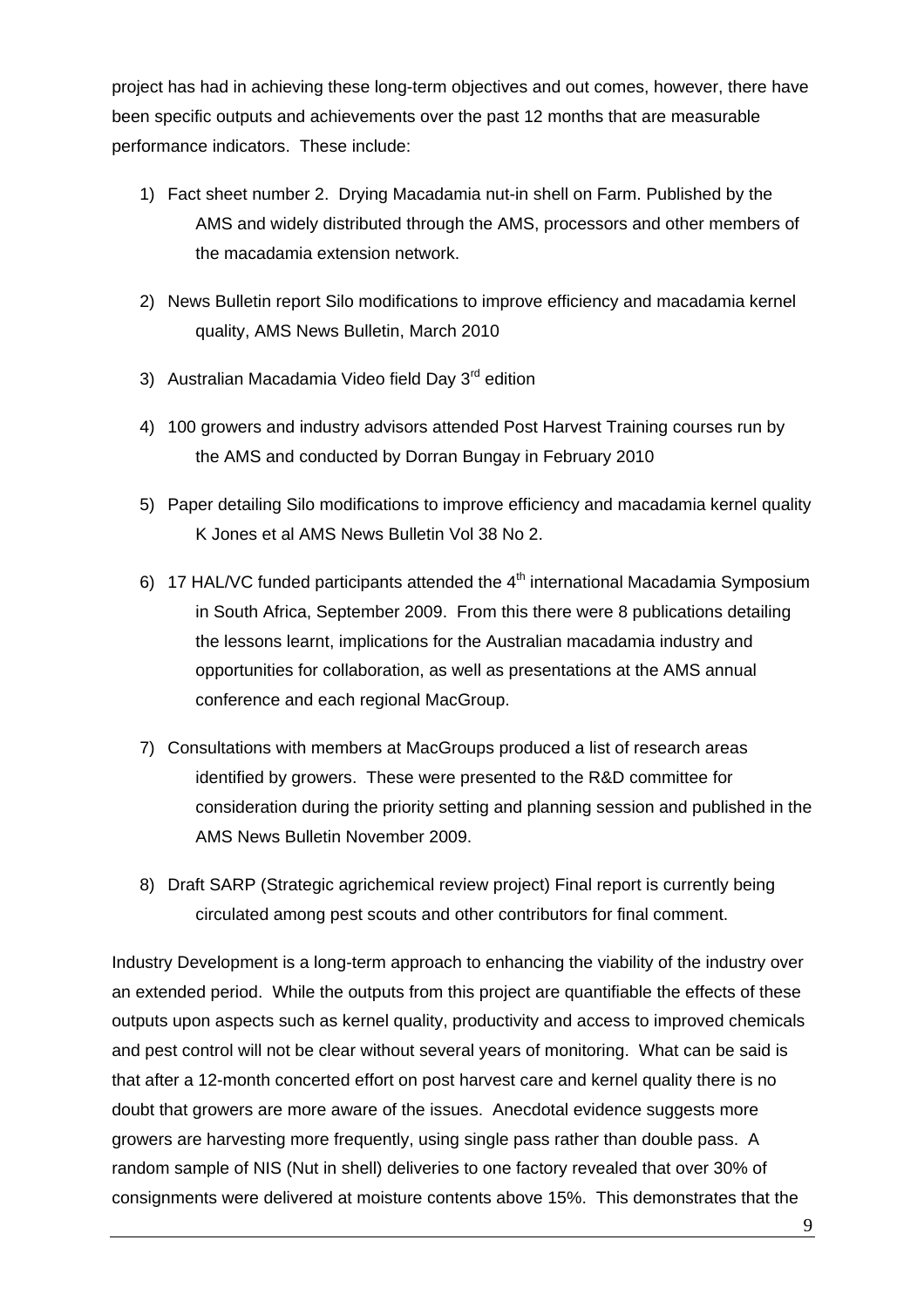message about the risk of quality decline with extended on-farm storage is getting through. Previously growers would hold NIS in silos until the moisture content had been reduced to about 10%.

Processor representatives have been conducting on-farm inspections of silos and advising growers on changes in both structure and operations in order to improve quality. Since the Bungay post harvest training sessions a number of growers have expressed their intent to install Bungay drying systems.

The SARP report has recommendations and an action plan for the industry to consider and prioritise within the overall R&D expenditure. The outcomes from this report will not be obvious for some years to come.

Best practice is continually changing as a result of improved technology and knowledge gained from the R&D program, so at any one stage there will only be a few early adopters operating at the forefront of best practice. The challenge of the NPC project is to reduce the lag period between identifying new best practice and achieving wide scale adoption.

This current project has only run for 12 months, and while there were short term KPI's, all of which have been achieved, the primary purpose of the NPC project is continued and sustained improvement over a number of years.

#### *Case Study: Establishment of macadamia extension network*

As resources are dwindling in government departments and support for Horticulture is under pressure it is paramount that industries utilise all the available resources in order to achieve efficiencies in R&D, extension and adoption to ensure long-term profitability and sustainability. The macadamia industry is blessed with numerous professional advisors who can assist with adoption of best practice. In the past these advisors have largely operated independently. In early 2009 the NCP held a workshop with as many industry advisors as could be mustered. Participants included Field officers and Grower liaison officers from every major macadamia processing company, extension officers from QLD and NSW state departments, TAFE teachers, private consultants and AMS Industry Development Officers. At this first meeting agreement was reached that we would have an industry wide focus on achieving best practice in post harvest care and quality improvement.

During the first workshop the delegates drafted the first AMS fact sheet, Fact Sheet no. 1, Maintaining Macadamia Quality on-farm. This fact sheet was distributed to all AMS members through the News Bulletin. As well, the processors and other advisors distributed it to growers who were not members of the AMS and whom often fall outside the AMS communication links. The AMS included quality on the agenda at all MacGroups during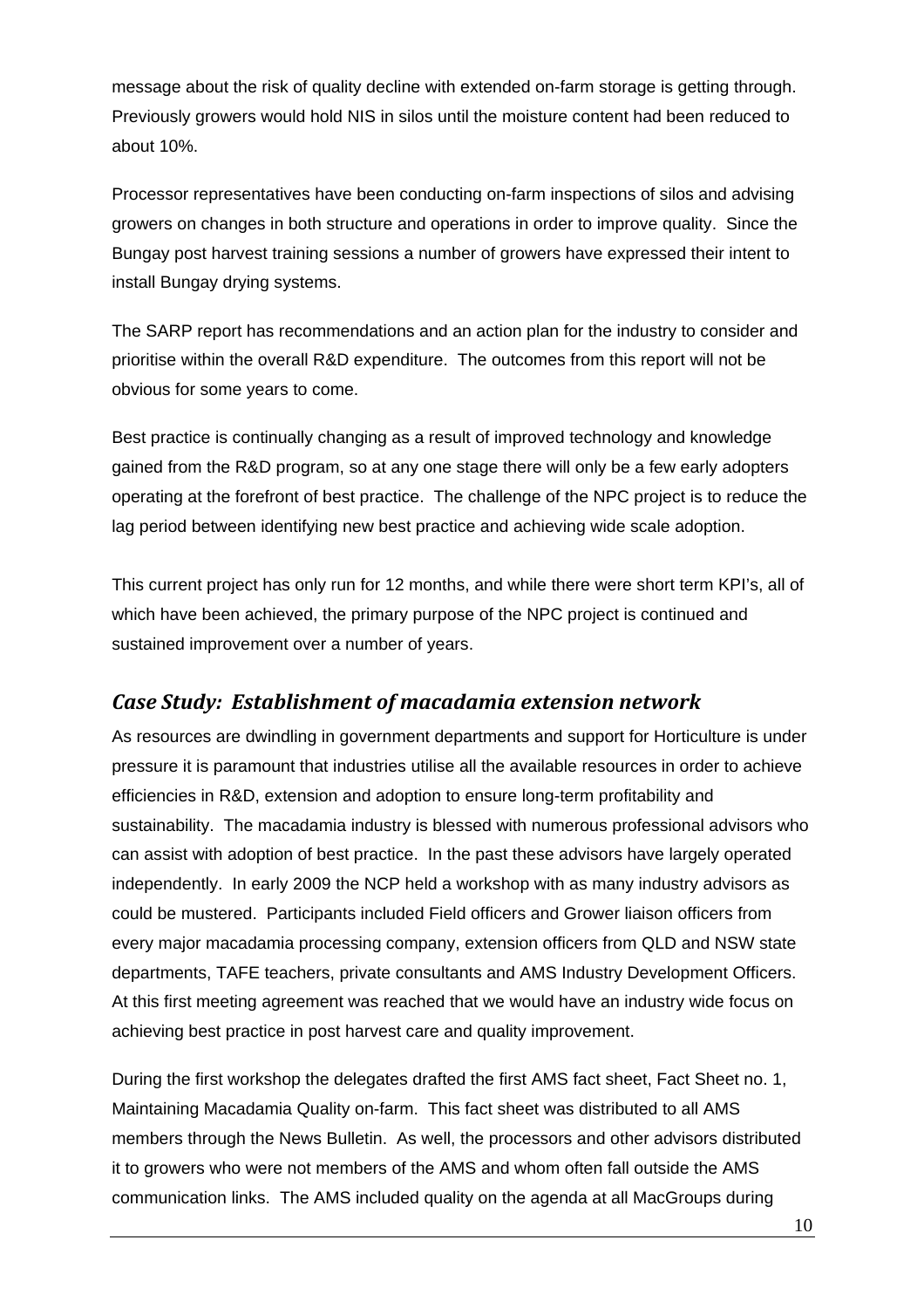2009 and also at the Annual Conference. Some processors also held independent field days focusing on post harvest care, harvest frequency and silo management. This was the first time in the macadamia industry where a strategic, co-ordinated approach to adoption of best practice in a specific area had been attempted.

A second Fact Sheet, AMS Fact Sheet No. 2 Drying Macadamia nut-in shell on Farm was also developed with input from the extension network, and distributed through the same channels as Fact Sheet 1. This enabled the information to rapidly reach a much wider audience than would have been possible through the regular channels utilised by the AMS.

The adoption strategy culminated with training courses run by Dorran Bungay, an internationally recognised expert in macadamia post harvest care. 82 growers attended the one-day courses, 31 attended in Bundaberg, 22 in Nambour and 29 at Wollongbar, and 18 growers and other industry service providers including engineers, consultants and processor representatives attended the three day advanced course.

Quality management was also emphasised and given much greater in the Macadamia Production course conducted through the Wollongbar TAFE College. A guest speaker from a major processor was invited to the class to speak to students about the need for quality and how to maintain it.

After flooding the industry with the same consistent message from a number of different sources there is no doubt that macadamia grower's are now much more aware of quality management issues and management decisions they can make to improve quality and hence their financial returns. Processors have reported that many growers are now much more aware of the need for more regular harvests and do not hold NIS on farm for extended periods.

### *Implications*

Strong targeting and clear messages are important for widespread practice change. Dwindling resources in the state departments with limited extension officers means that industries need to become more strategic with extension and adoption of R&D outcomes. The AMS has a plethora of information sources including the AMS News Bulletin, E-Newsletter, Website, MacGroups, Field Days and Annual Conference. While this is an impressive array of communication avenues there still remains the issue of reaching those growers who are not members of the AMS. By utilising the Macadamia extension network and working with these other professionals to develop a strategic approach to adoption of best practices, the effectiveness of the R&D program will be improved.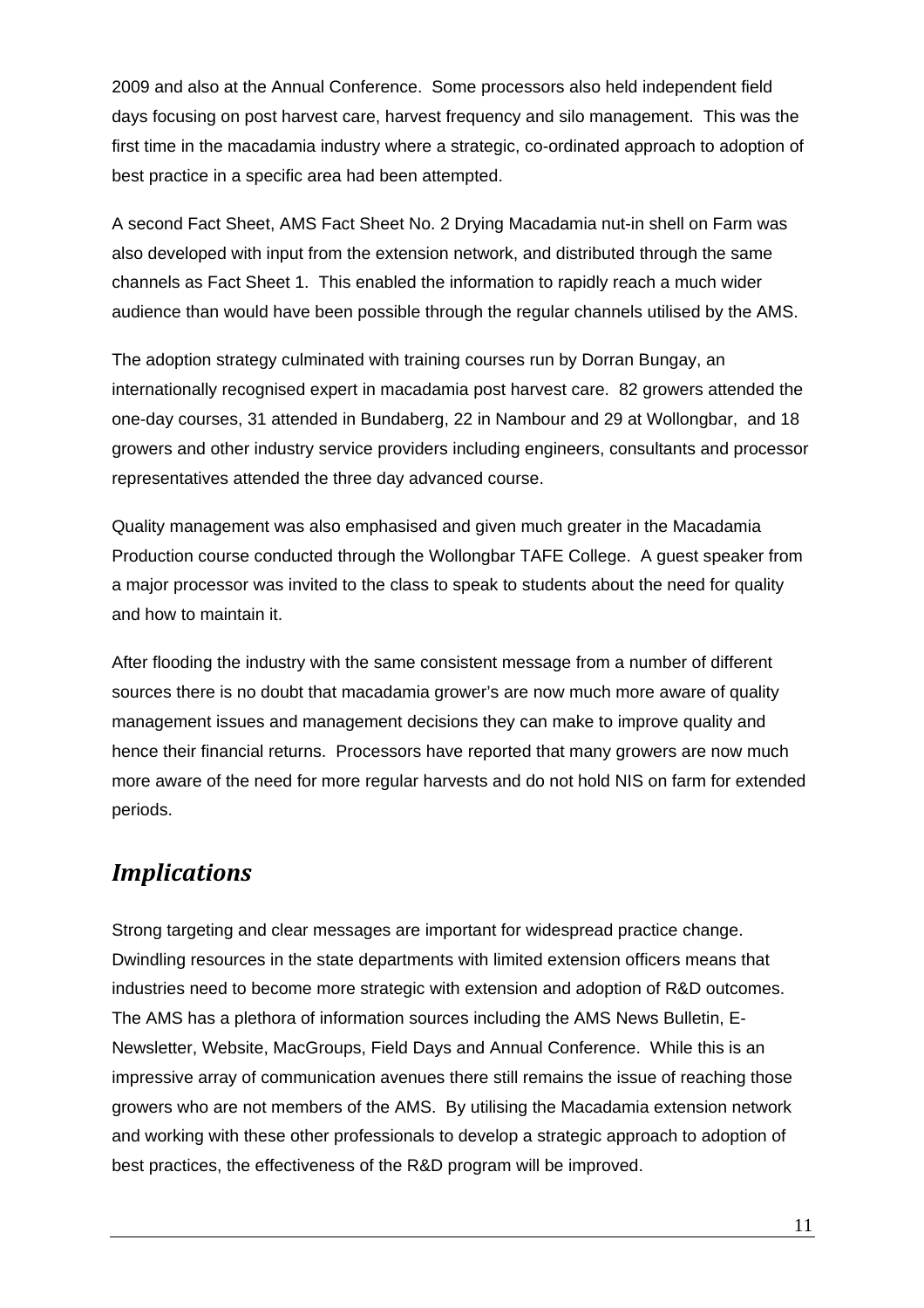# *Recommendations*

There are a number of important functions that are conducted by the NPC that should remain part of any future project. These include maintaining the networks with industry service providers, researchers, pest scouts, consultants; macadamia processors, their field officers and middle management, as well as international networks. The extensive use of communication channels, especially through the macadamia extension network, needs to be continued and refined under a revised communications plan and coordinated by the communications manager.

The industry communication plan identifies a need to develop ways of documenting the factors influencing end-users' decisions to adopt or not to adopt research recommendations. Greater emphasis should be devoted to this, and a report developed for every research project that recommends changes to management strategies. Wherever possible barriers to adoption should be identified in project proposals and a clear strategy to address these should be detailed before funding is approved.

Outputs from each R&D project need to be considered in the overall orchard management system and not in isolation. Reasons for a lack of adoption of research recommendations need to be understood and where necessary alternative incremental recommendations promoted. An example of this would be in silo management. Best practice would be to install state of the art Bungay systems, however alternative and less costly improvements can be achieved through improved management and minor structural changes to existing silos.

Barriers to adoption need to be understood and in some cases may require substantial investment to overcome. By working closely with farmers on steering committees, using farmers as advocates at field days and annual conference, promoting innovative thinking, supporting commercialisation, and by utilising all possible industry communication channels the best results from the levy expenditure will be achieved.

# *Acknowledgements*

This industry development project has benefitted from the input, guidance and support of a number of people including: Paul O'Hare, DEEDI who leads the Annual Pest Scouts Meeting, and the MacMan project, Michelle Lancaster AMS News Bulletin editor, Kevin Quinlan, formerly NSW I&I, members of the Macadamia extension network, pest scouts and consultants, and the AMS Industry Development Officers Bob Evans and Patrick Logue.